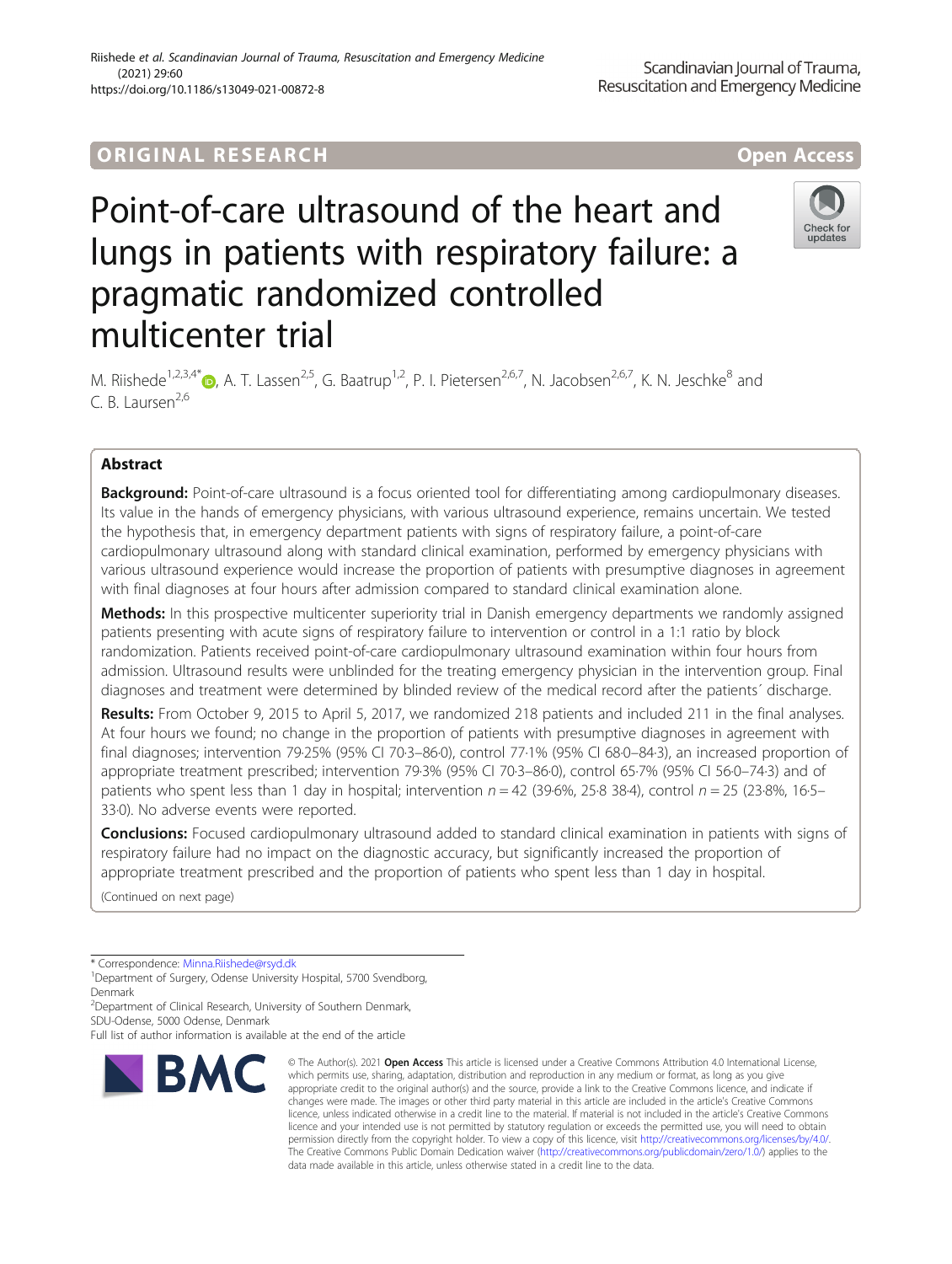## (Continued from previous page)

Trial registration: [https://clinicaltrials.gov/,](https://clinicaltrials.gov/) number [NCT 02550184](https://register.clinicaltrials.gov/).

Keywords: Ultrasound, Point–of-care ultrasound, Emergency department, Respiratory disease, Diagnostic accuracy, High acuity

## Background

Patients admitted with acute signs of respiratory failure are a challenge for emergency physicians and among the most common indications for admission to the emergency department (ED) among adults [\[1](#page-13-0), [2](#page-13-0)].

Symptoms are caused by a variety of respiratory and circulatory diseases of which some of the most common are exacerbation in chronic lung disease, pneumonia, pulmonary embolism and congestive heart failure [[1,](#page-13-0) [3](#page-13-0)]. A fast and correct diagnosis can be crucial as vital signs are often close to normal in those potentially lifethreatening diagnoses with a substantial risk of ICU admission [[3\]](#page-13-0). Moreover, these patients are among those with the highest over-all 30-day mortality [[4\]](#page-13-0).

Over the past decade point-of-care ultrasound (PoCUS) examination in the ED has gained its place in the armamentarium of diagnostic tools [\[5](#page-13-0), [6](#page-13-0)].

PoCUS of the lungs has proven to be a helpful tool in the assessment of patients with suspected respiratory diseases and has proven to be superior to chest x-ray in the diagnostic assessment of various pulmonary diseases [[7](#page-13-0)–[9\]](#page-13-0).

Combined PoCUS of the heart and lungs has significantly improved the diagnostic accuracy of various cardiopulmonary diseases (e.g., pneumonia, pulmonary embolism, or edema) and identified life threatening diseases missed at primary clinical examination [\[10](#page-13-0)–[12\]](#page-13-0).

Studies have demonstrated that novice sonographers can find pathology with accuracy comparable to expert sonographers and reference standards with only little training [[13,](#page-13-0) [14](#page-13-0)].

The amount of diagnostic accuracy studies is vast, and we are short of studies of the PoCUS´ impact on patient related outcomes. Results from diagnostic accuracy studies are rarely directly translational to clinical practice, hence we need randomized pragmatic studies to investigate the potential impact of PoCUS in daily clinical practice.

We investigated the hypothesis that adding a cardiopulmonary PoCUS to standard clinical examination of patients admitted to the ED with acute signs of respiratory failure could increase the proportion of patients with a presumptive diagnosis in agreement with final diagnosis (previously described as `correct presumptive diagnosis' in the published protocol) at four hours (4 h) after admission when compared to standard clinical examination alone [\[15\]](#page-13-0).

## **Methods**

## Study design

This prospective pragmatic randomized semi-blinded, multicenter, superiority trial with a parallel group design and allocation ratio of 1:1 was undertaken in 10 of the 21 EDs in Danish community Hospitals. Three of these EDs were located at university hospitals and seven in secondary or tertiary hospitals. Patients were enrolled from October 9, 2015 to April 5, 2017.

Acute admissions to Danish EDs are to public hospitals and established by the general practitioner or by emergency call. Exceptions are patients suspected of having heart disease who are admitted directly to the cardiology department.

A presumptive diagnosis at admission and at 4 h as well as a treatment plan must ideally be journalized by the emergency physician (EP) within 4 h from the patient's admission to the ED.

## Inclusion and exclusion

We screened patients admitted to the ED for inclusion. Patients ≥18 years with a primary sign or symptom of respiratory failure of; cough, dyspnea, chest pain, respiratory frequency > 20 or peripheral oxygen saturation < 95% or any combination of these were included upon written informed consent. Exclusion criteria were inability to give written informed consent, PoCUS of the lungs or heart already performed by others than the investigator in relation to the primary examination, or inability to randomize or perform the PoCUS within 4 h from the patient's admission to the ED.

### Randomization and masking

Randomization numbers were created by a block randomization database (REDCap, OPEN) using permuted blocks of random numbers to ensure equal numbers of patients in both trial arms at each center  $[16]$  $[16]$ . The allocation sequence of randomization numbers was generated by a data manager from REDCap OPEN and the project manager, MR, using an online random number service. Randomization numbers were paired with the REDCap OPEN database developed for this trial by MR.

The investigators screened the patients for inclusion at alternating shifts including day and night shifts on all weekdays. Once a patient signed the informed consent, the investigator registered the patient in the trial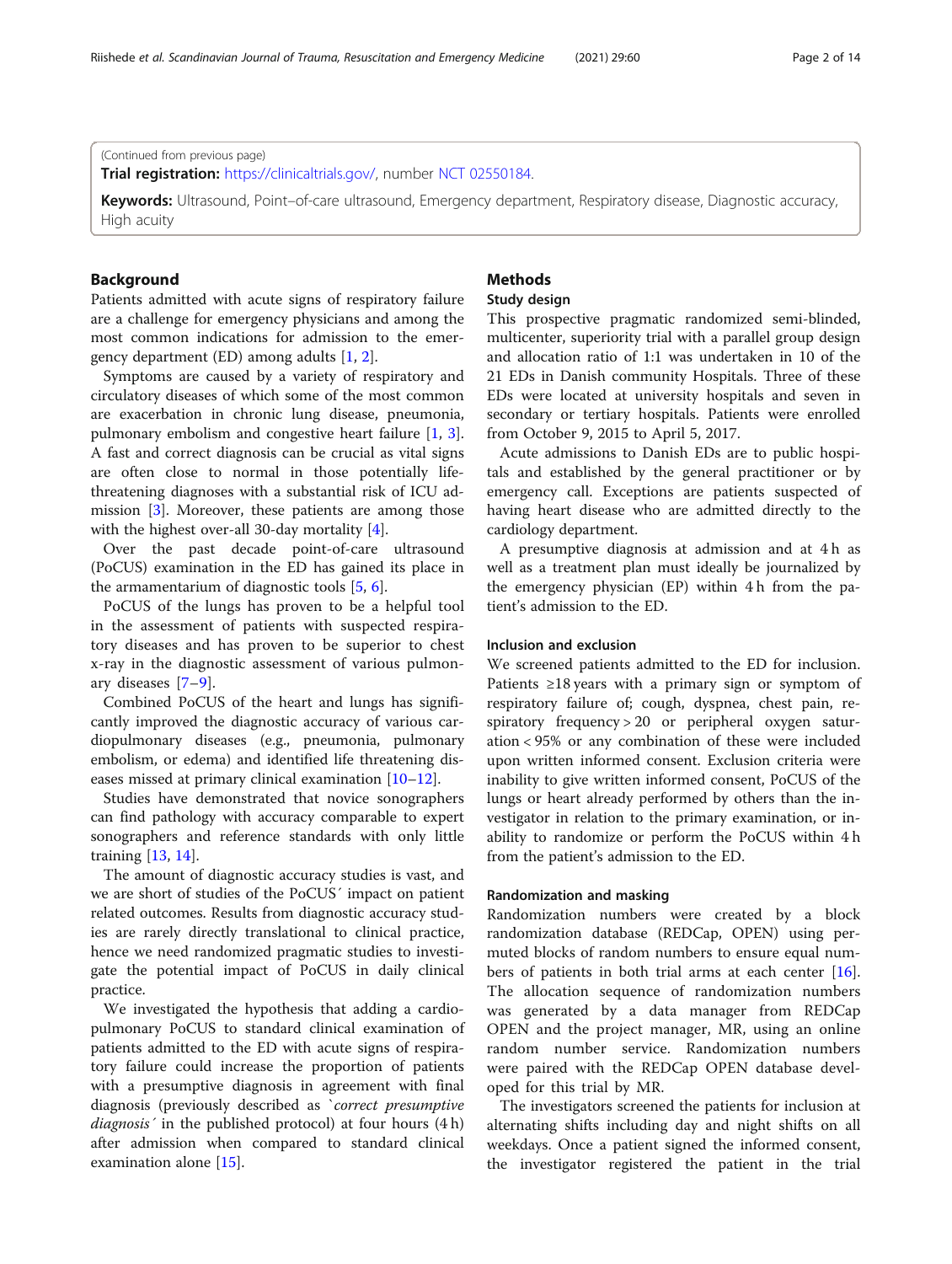database that randomly allocated the patient and assigned the patient a unique computerized randomization number. Patients were aware of their group assignment.

The investigator then noted the basic clinical values upon the patient's admission and performed the PoCUS unaware of the primary presumptive diagnoses. All PoCUS results were entered in the project database.

PoCUS results from patients in the control group remained blinded to the EP, whereas once the investigator had received the primary presumptive diagnoses, he unblinded the intervention groups PoCUS results to the EP both orally and in writing on a paper record marked with the patients ID number and stored it in an accessible briefcase in the ED. The EP was then free to re-evaluate his presumptive diagnoses and treatment according to the ED's clinical guidelines. The EP was instructed to leave all information of randomization and PoCUS results out of the medical records to ensure blinding of the medical record audit.

In the medical record the investigator only noted the projects identification number and localization of the paper records containing the PoCUS results.

## Procedures

In all patients admitted to the ED the EP assessed the primary presumptive diagnoses using standard methods of diagnostic examination (e.g., clinical examination, blood samples, ECG, chest x-ray) as soon as possible after the patient's arrival.

Standard diagnostic tests were available within 4 h. Supplementary imaging examinations such as computerized tomography (CT), ultrasonography and echocardiography performed by specialists were available if necessary.

The investigator performed the PoCUS blinded to the EP in both groups. Subsequently, the EP announced his primary presumptive diagnoses to the investigator who then unblinded the PoCUS findings in the intervention group.

The PoCUS was performed within 4 h from the patients´ admission to the ED and consisted of PoCUS of the heart and lungs. The PoCUS protocol was defined as follows:

The PoCUS of the lungs was a modification of the ultrasound protocol used by Laursen et al. originally modified from the principles of lung ultrasound by Volpicelli and Lichtenstein [[12](#page-13-0), [17](#page-13-0), [18](#page-13-0)]. It was performed as follows: The anterior and lateral part of thorax was divided into a superior and inferior quadrant. Each quadrant represented a zone in which the probe was placed centrally to create a transverse picture of the costae and pleurae. We looked for pleural effusion, interstitial syndrome/pulmonary edema and pneumothorax.

The PoCUS cardiac ultrasound was performed according to the principles described in the international evidence based guideline [[19\]](#page-13-0). The views used were the 4-chamber picture of the heart achieved either from a sub-xiphoid or an apical window. We looked for pericardial effusion, altered left ventricular ejection fraction and right ventricular overload.

There were no regulations in the choice of ultrasound machines or probes used for inclusion as long as the PoCUS was performed with an image quality deemed sufficient for evaluation by the operator.

All PoCUS examinations were performed by investigators who were either specialists or in specialist training and who received patients in the ED on a regular basis. All investigators used PoCUS on a daily basis in their clinical practice but had varying degrees of PoCUS experience. Prior to become an investigator they all received an educational program regarding data collection and PoCUS examination, which was composed by MR and consisted of an e-learning presentation with instructional videos [[20](#page-13-0)]. Then, MR made a 4 h on site presentation comprising the project, the collection and registration of data and an introduction to the project's PoCUS protocol. Hereafter, MR evaluated each investigator's PoCUS skills and handling of the project database by hands on and by multiple choice questionnaire tests to ensure that the investigators were familiar with their investigator tasks prior to initiation of inclusion. During the period of inclusion, investigators could take daily contact to the project manager for questions.

The diagnostic criteria for the PoCUS examination are provided in Appended file 1.

#### Diagnostic examinations

The primary presumptive diagnoses were registered in the medical record. The EP was free to reassess the presumptive diagnoses, diagnostic tests, and treatment.

The 4 h presumptive diagnosis was the last registered clinical examination made by the EP within 4 h from the patients´ admission to the ED and was assessed by blinded audit of the medical record after the patients discharge from hospital. New diagnostic tests and treatments could be prescribed after the 4 h examination but would then be part of the final diagnosis.

The final diagnosis was assessed by blinded audit of the medical record and included electronic journal data (e.g. clinical, microbiological and biochemical data, and imaging results) and was performed after the patients´ discharge from hospital by two auditors, who independently of each other, set the final diagnosis. In case of discrepancy a third auditor set the final diagnosis. A predefined audit protocol with diagnostic criteria of the most common diagnoses was used (Appended file 2).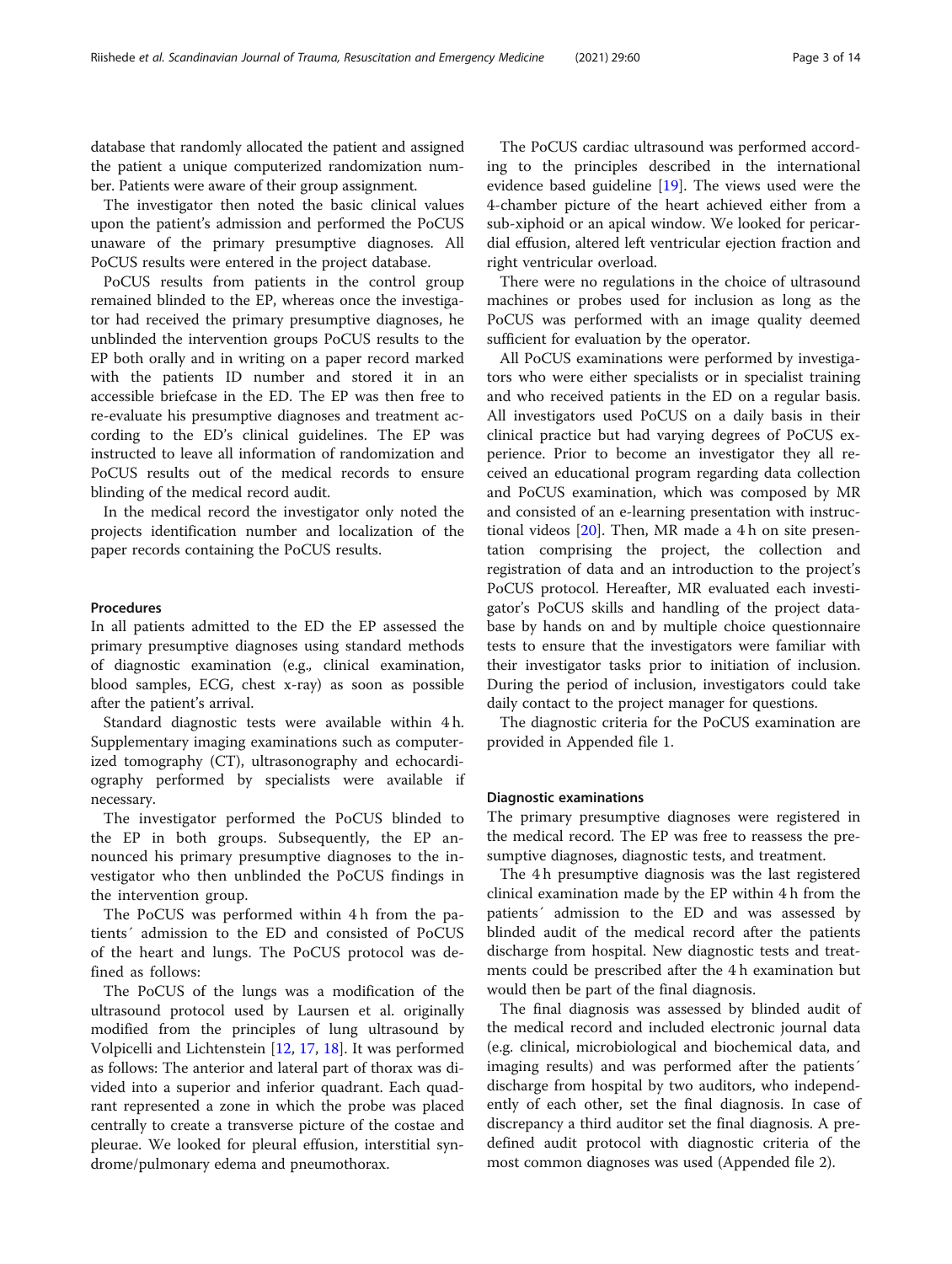## **Outcomes**

The primary outcome was to assess the percentage of patients with a presumptive diagnosis in agreement with final diagnosis at 4 h after the patient's admission to the ED. The 4 h cut off was set because various Danish hospitals request that examination, presumptive diagnoses and plan for further treatment are assessed within 4 h from admission to the ED [\[21](#page-13-0)].

The secondary outcomes were as follows:

- 1. Diagnostic accuracy of the primary presumptive diagnoses made upon arrival.
- 2. The proportion of patients who upon arrival received a primary presumptive diagnosis in agreement with final diagnosis.
- 3. The proportion of patients who, within 4 h after admission to the ED, is given the appropriate treatment.
- 4. Time spent in the ED (hours).
- 5. Time spent in hospital (days).
- 6. The proportion of patients who were transferred from the ED to the intensive care unit.
- 7. The proportion of patients who were transferred from the ED to a hospital ward.
- 8. The proportion of patients who were discharged from the ED and directly to their home.
- 9. The proportion of patients who were readmitted to hospital within 30 days from discharge.
- 10. In-hospital mortality.
- 11. 30-day mortality.

As a negative PoCUS can be found in various pulmonary diseases (e.g. chronic obstructive pulmonary disease (COPD), asthma) we could not compare PoCUS findings directly with final diagnoses and were omitted from the secondary endpoint 'The proportion of PoCUS examinations with a correct diagnostic examination´ as written in the published protocol [\[15](#page-13-0)].

## Unblinding

For safety and ethical reasons the PoCUS findings in the control group were unblinded to the EP in charge of the patient if the PoCUS raised suspicion of a lifethreatening condition (e.g. pulmonary edema, pneumothorax, pericardial effusion, or heart failure) [\[15](#page-13-0)].

## Statistical analysis

The sample size estimate was based on the results from a previous similar trial where about 65% of the patients had a presumptive diagnosis in agreement with final diagnosis at 4 h after admission to the ED when PoCUS was not used [[11](#page-13-0)]. A clinically significant improvement of the diagnosis by using PoCUS in a multicenter trial was set to be 15%.

To detect a 15% increase in the number of presumptive diagnoses in agreement with final diagnoses, from 65% in the control group to 80% in the intervention group, with an 80% chance for detection, a level of significance of 5% and with an estimated drop out of 6% we had to include 288 patients, 144 patients in each group (intervention/control). Sample size calculations were made with the online database for clinical trials; Sealed Envelope [[22\]](#page-13-0).

We used the intention-to-treat method as main comparative analysis on all participants. Descriptive statistics were handled as follows: Categorical data by number and percentages of patients with 95% confidence intervals (CI), continuous data by number of patients  $(n)$ , mean, standard deviation, median, minimum and maximum.

Missing data in the baseline characteristics were handled as simple imputation when represented as dichotomous data. Other missing data were evaluated to be missing at random and was handled by multiple imputations using the Markov Chain Monte-Carlo method including auxiliary variables in the model. We plotted the mean value of the imputed variables in the spot of missing data. The rule of three was used to find 95% CI in categories without events. Categorical endpoints were summarized by numbers and percentages with 95% confidence intervals [\[23](#page-13-0)].

We used the Chi [\[2](#page-13-0)] test and the Fischer exact test for comparison of proportions expressed as percentages and for the comparison of continuous endpoints we used the Student t test (means) and the Mann Whitney test (medians). A two-sided significance level of 5% was applied to all tests.

We used the diagnoses from blinded audit as reference test for determining the diagnostic accuracy of the presumptive diagnoses established at admission and at 4 h and their 95% confidence interval based at binominal distribution. To assess the interrater reliability of the final diagnoses we used the Cohens kappa coefficient. Data analyses were conducted using STATA Release V. 15.0 (Stata Corp) including professional statistical advice. To assess the time a patient spent in the ED or hospital and the mortality we withdrew data from the Danish National Patient Register (LPR) administered by the Danish Health Data Authority. No data monitoring committee oversaw the trial.

## Role of the funding source

Funders of this trial had no role in the trial design, data collection, data analysis, data interpretation or writing of the report. The corresponding author had full access to all the trial data and had final responsibility for the decision to submit for publication.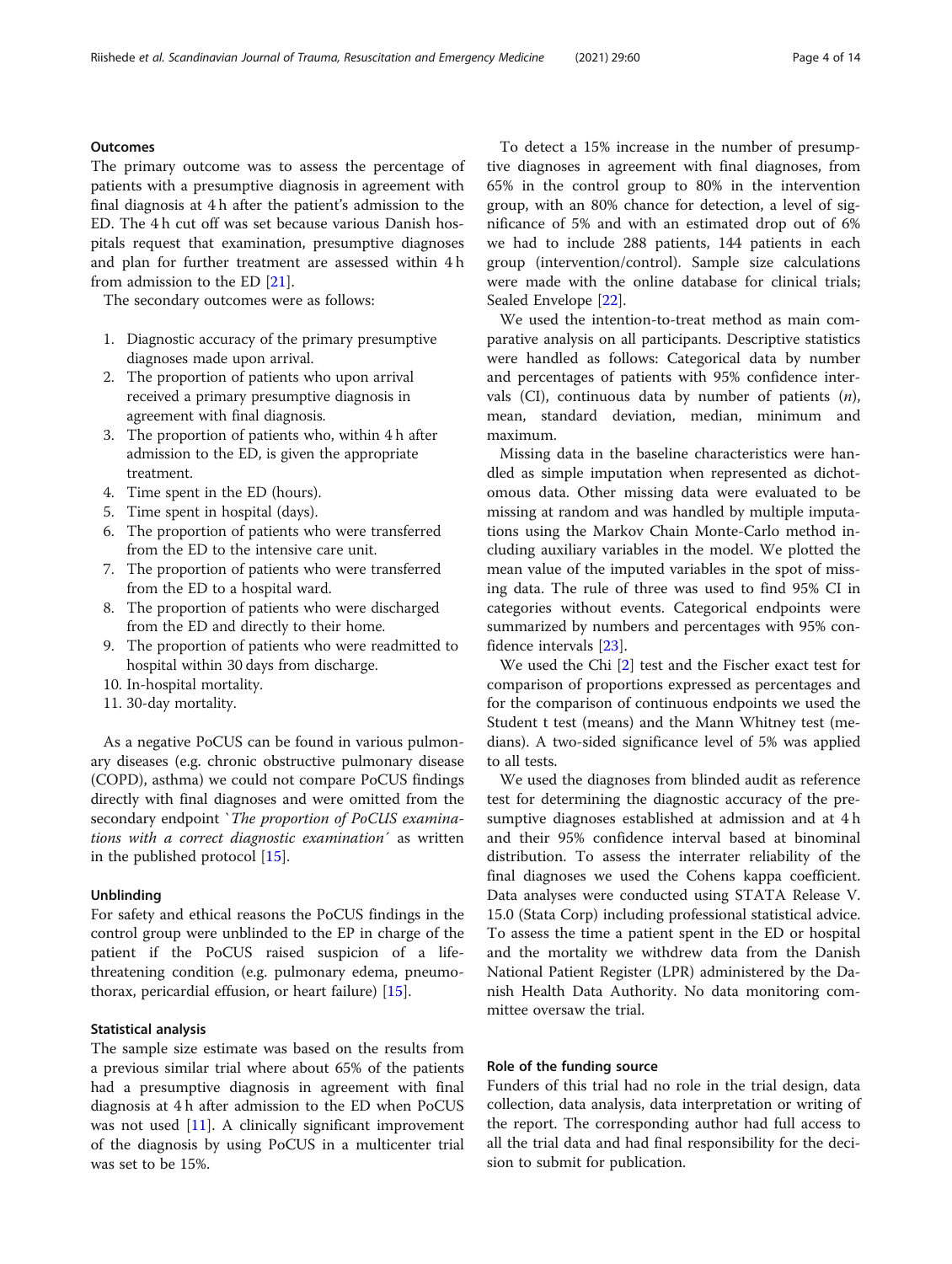## Results

We included 220 patients from October 9, 2015 to April 5, 2017 in 10 hospitals counting three university hospitals and seven tertiary hospitals with a total of 21 investigators. The trial was ended before we reached the predefined sample size as investigators travelled to other departments and the inclusion stagnated. We initially excluded 9 patients: two patient contacts due to double inclusions (their latest inclusions were excluded), one patient who withdrew informed consent, one patient who had no randomization or PoCUS within 4 h from admission and seven patients due to loss to follow up.

For the intention to treat analyses 211 patients (96%) were randomized: intervention  $n = 106$  (50%) and control  $n = 105$  (50%). We then excluded 10 patients due to unblinding of the PoCUS results as they were unblinded for the treating physician due to signs of one of the predefined life threatening conditions within 4 h from admission in 6 patients (control  $n = 2$ , intervention  $n = 4$ ) and as the investigator became treating physician within 6 h from admission in 4 patients (control group). We thereby ended with 201 patients (91%) in the per protocol analyses; intervention  $n = 102$  (51%), control  $n = 99$ (49%) (Trial profile Fig. [1](#page-5-0)).

There are no deviations of the PoCUS examination in either group due to adverse events or complications related to the trial and no patients had PoCUS performed in the ambulance prior to admission to the ED. For patient baseline characteristics see Table [1](#page-6-0). For PoCUS findings see Appended file 3.

Final diagnoses were assessed by the two auditors with an overall agreement of 93·18% (kappa 0·58) ranging from 81 $\cdot$ 04–100% (kappa – 0 $\cdot$ 02–1 $\cdot$ 0) within the specific diagnoses. A detailed description of the interrater reliability of the audit is provided in Appended file 4. The most common final diagnoses in the intervention and control group were; pneumonia (25%/ 32%), exacerbation of COPD (25%/27%) and systolic heart failure (16%/ 21%). The proportion of presumptive diagnoses in agreement with final diagnoses at 4h in the intervention group is increased compared to the control group for the diagnoses of exacerbation of COPD (89%/75%), pulmonary edema (53%/33%) and para-pneumonic effusion (77%/38%) but with overlapping CIs. The proportion of correctly diagnosed pneumonia is equal among the groups (88%/88%) (Tables [2](#page-8-0), [3](#page-9-0)).

No difference was found in the proportion of patients who received a presumptive diagnosis in agreement with final diagnosis at arrival; intervention group,  $n = 65$ (61.32%; 95% CI 51.59–70.23) versus control group,  $n =$ 65 (61.90%; 95% CI 52.12–70.80),  $(p = 0.93)$  nor at 4 h after admission to the ED; intervention group,  $n = 84$ (79.25%; 70.32–86.02) versus control group,  $n = 81$  $(77.14\%; 68.00-84.28)$   $(p = 0.71)$ . However, the proportion of patients who had an appropriate treatment prescribed at 4 h was significantly larger in the intervention group,  $n = 84$  (79.25%; 95% CI 70.32–86.02) than in the control group  $n = 69$  (65.71%; 95% CI 55.99–74.27)  $(p = 0.03)$  with an absolute increase of 13.5% (Table [4](#page-10-0)).

In the intervention group, a significantly increased proportion of patients had supplementary diagnostic tests performed within the first 4 h, and the most frequent diagnostic test was PoCUS of the lungs performed by a physician specialized in lung ultrasound; intervention  $n = 34$  (32.1%; 23.3–41.8), control  $n = 10$  (9.5%; 4.7– 16·8)  $(p = 0.0001)$ .

Moreover, a significantly increased proportion of patients in the intervention group spent less than 1 day in hospital,  $n = 42$  (39.6%; 25.8–38.4) compared to the control group  $n = 25$  (23.8%; 16.5–33.0) ( $p = 0.01$ ) clarified by an absolute increase of 15·8%. Aside from that we found no significant changes in the proportion of time spent in the ED or in hospital, in the patients´ itinerary after discharge from the ED or in the proportion of readmissions and mortality (Table [4\)](#page-10-0).

The diagnostic accuracy of the 4 h presumptive diagnoses compared to final diagnoses are listed in Table [2](#page-8-0) and added contingency tables in Appended file 5. For `Other diagnoses´ than final diagnoses, see Appended file 6. Causes of death in patients who died within 30 days from admission are summarized in Appended file 7. For per protocol analysis, see Appended file 8.

No adverse events related to the PoCUS were observed.

## **Discussion**

To our knowledge, no similar randomized pragmatic multicenter trials of adding PoCUS to standard clinical examination have been performed in adult ED patients admitted with signs of acute respiratory failure in which they have been looking at both the diagnostic accuracy, the proportion of appropriate treatment prescribed and the length of stay.

In this trial we found that adding PoCUS to standard clinical examination in adult patients with acute signs of respiratory failure led to an insignificant, absolute increase of 2.1% ( $p = 0.71$ ) in the proportion of patients with presumptive diagnoses in agreement with final diagnoses at 4 h after admission to the ED. We observed a significant, absolute increase of  $13.5\%$  ( $p = 0.03$ ) in the proportion of patients who had appropriate treatment prescribed within 4 h from admission and of patients who stayed less than 1 day in hospital (Table  $4$ ).

We find our patient population comparable to similar studies. The basic characteristics of our study groups were highly consistent regarding demographic and clinical characteristics, with only a slight imbalance in the distribution of gender and they had a comparable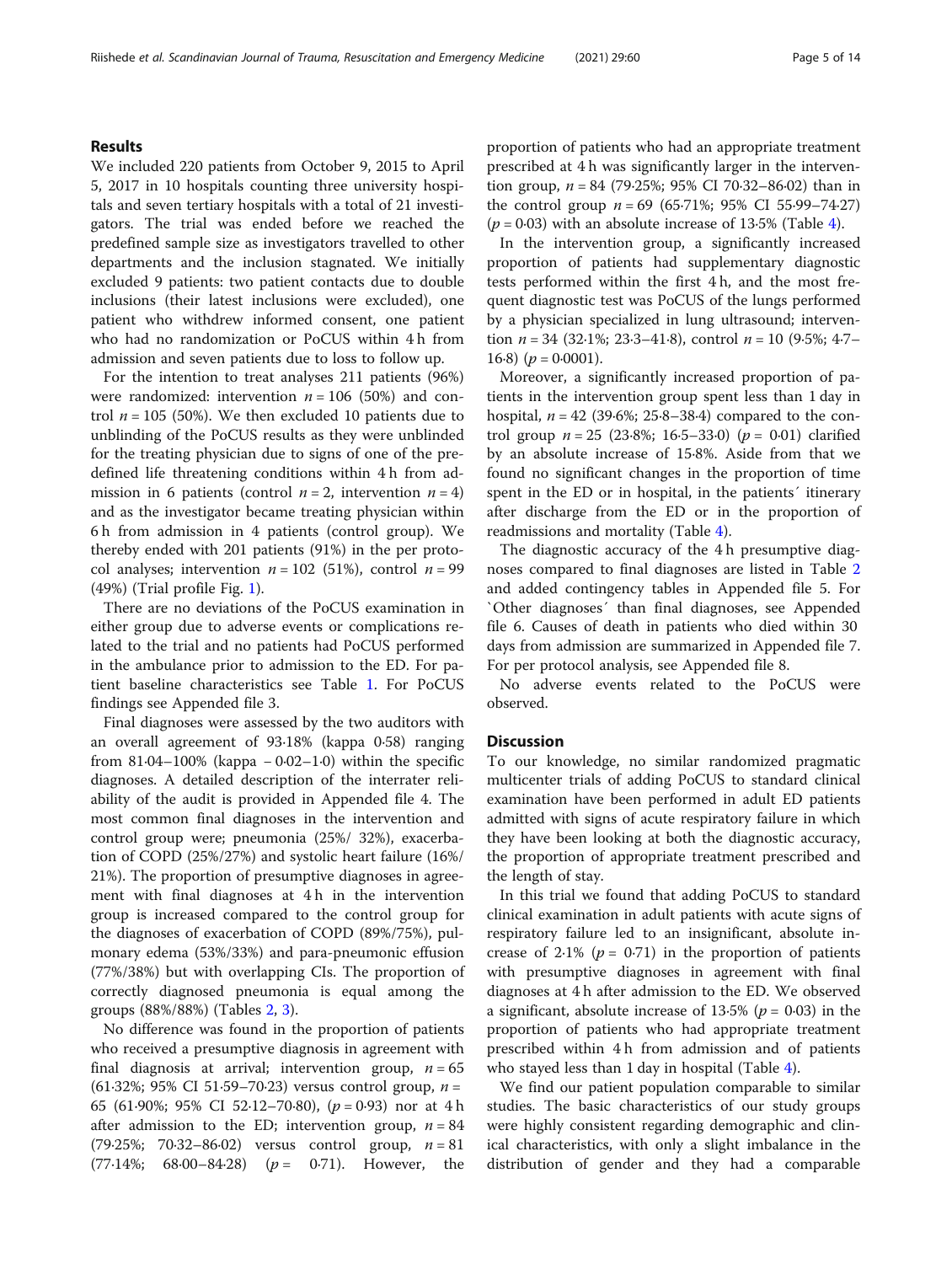<span id="page-5-0"></span>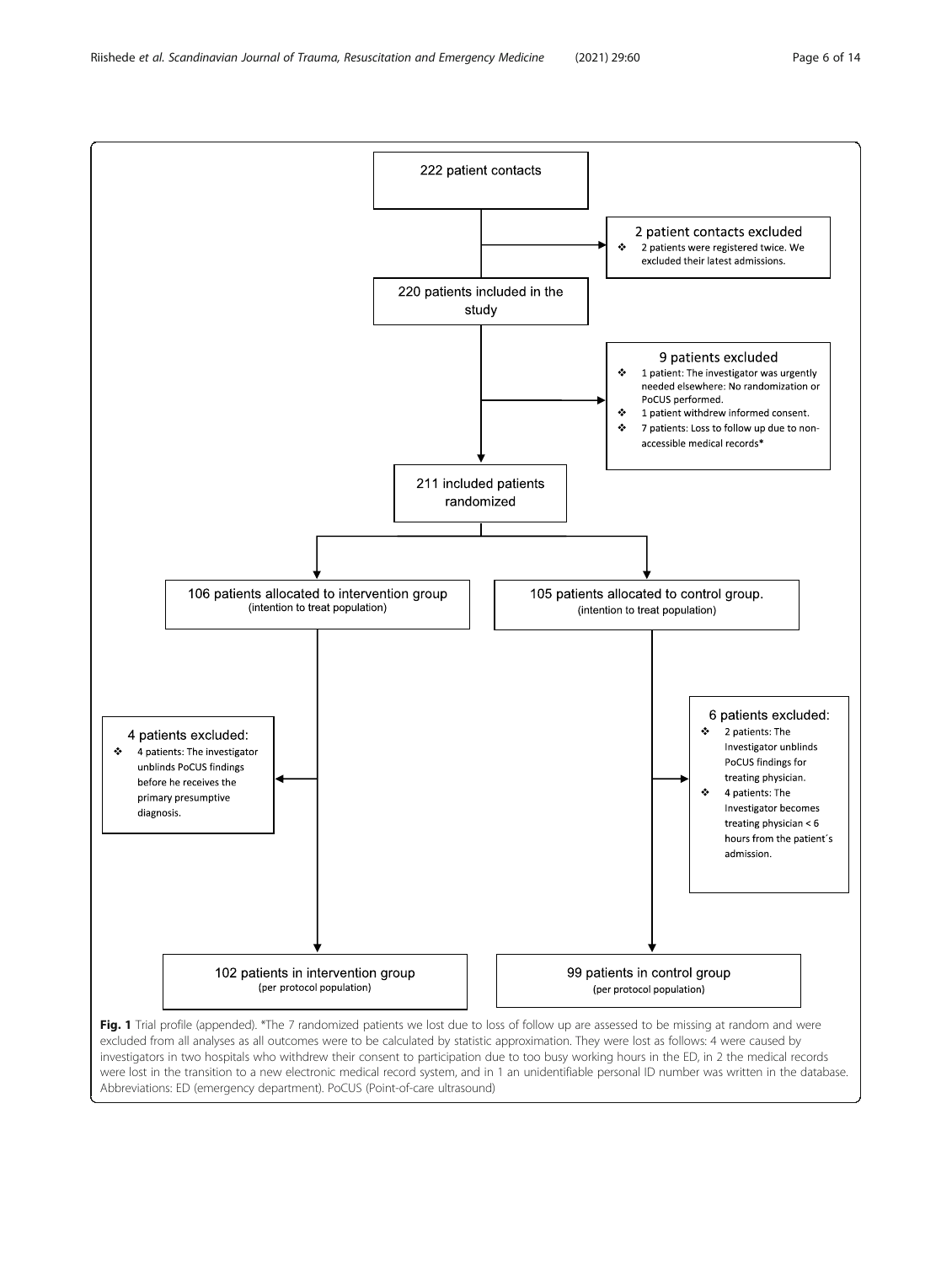## <span id="page-6-0"></span>Table 1 Baseline characteristics of the intention to treat population

|                                                                                    | Intervention group ( $n = 106$ ) | Control group ( $n = 105$ ) |
|------------------------------------------------------------------------------------|----------------------------------|-----------------------------|
| Age (years; median (IQR)                                                           | 68 (51-79)                       | 69 (62-79)                  |
| Sex                                                                                |                                  |                             |
| Male                                                                               | 62 (58%)                         | 46 (44%)                    |
| Female                                                                             | 44 (42%)                         | 59 (56%)                    |
| <b>Smoking status</b>                                                              |                                  |                             |
| Never smoked                                                                       | 30 (28%)                         | 25 (24%)                    |
| Current smoker                                                                     | 27 (25%)                         | 12 (11%)                    |
| Previous smoker                                                                    | 24 (23%)                         | 37 (35%)                    |
| Unknown status                                                                     | 25 (24%)                         | 31 (30%)                    |
| <b>Medical history</b>                                                             |                                  |                             |
| Apoplexy                                                                           | 9(8%)                            | 7(7%)                       |
| Coronary artery disease                                                            | 17 (16%)                         | 16 (15%)                    |
| Heart failure                                                                      | 13 (12%)                         | 14 (13%)                    |
| Arterial hypertension                                                              | 24 (23%)                         | 22 (21%)                    |
| Thromboembolic disease                                                             | 11 (10%)                         | 5 (5%)                      |
| Chronic obstructive pulmonary disease                                              | 33 (31%)                         | 32 (30%)                    |
| Asthma                                                                             | 6(6%)                            | 6(6%)                       |
| Other pulmonary or pleural lung disease                                            | 11 (10%)                         | 9(9%)                       |
| Diabetes mellitus                                                                  | 8 (8%)                           | 17 (16%)                    |
| Chronic kidney disease                                                             | 8(8%)                            | 8 (8%)                      |
| Other medical disease                                                              | 28 (26%)                         | 36 (34%)                    |
| Psychiatric disorder                                                               | 7 (7%)                           | 4(4%)                       |
| <b>Medication at admission</b>                                                     |                                  |                             |
| <b>B-blockers</b>                                                                  | 28 (26%)                         | 23 (22%)                    |
| Diuretics                                                                          | 38 (36%)                         | 49 (47%)                    |
| Nitrates                                                                           | 9(8%)                            | 14 (13%)                    |
| Angiotensin-converting-enzyme inhibitor or angiotensin-receptor blocker            | 26 (25%)                         | 38 (36%)                    |
| Digoxin                                                                            | 4(4%)                            | 5 (5%)                      |
| Calcium-channel blockers                                                           | 16 (15%)                         | 21 (20%)                    |
| Aspirin                                                                            | 16 (15%)                         | 18 (17%)                    |
| Inhaled bronchodilators                                                            | 39 (37%)                         | 45 (43%)                    |
| Inhaled corticosteroids                                                            | 21 (20%)                         | 31 (30%)                    |
| Oral corticosteroids                                                               | 10 (9%)                          | 17 (16%)                    |
| Antibiotics                                                                        | 18 (17%)                         | 17 (16%)                    |
| Anticoagulants                                                                     | 29 (27%)                         | 36 (34%)                    |
| Immunosuppressive medication                                                       | 5(5%)                            | 2(2%)                       |
| Other medication                                                                   | 19 (18%)                         | 24 (23%)                    |
| Vital signs at admission mean, (min-max)                                           |                                  |                             |
| Respiratory rate (breaths per min)                                                 | $21(12-44)$                      | $22(12-40)$                 |
| Saturation (%)                                                                     | 94 (55-100)                      | 95 (74-100)                 |
| of these patients n received oxygen supply (I/min)<br>$\qquad \qquad \blacksquare$ | 23 (22%)                         | 29 (28%)                    |
| $1 - 3$ $1/min \ n$ (%)<br>O                                                       | 15 (65%)                         | 24 (83%)                    |
| 4-6 l/min n (%)<br>O                                                               | 8 (35%)                          | 4 (14%)                     |
| $> 6$ l/min n $(\%)$<br>$\circ$                                                    | 0                                | 1(3%)                       |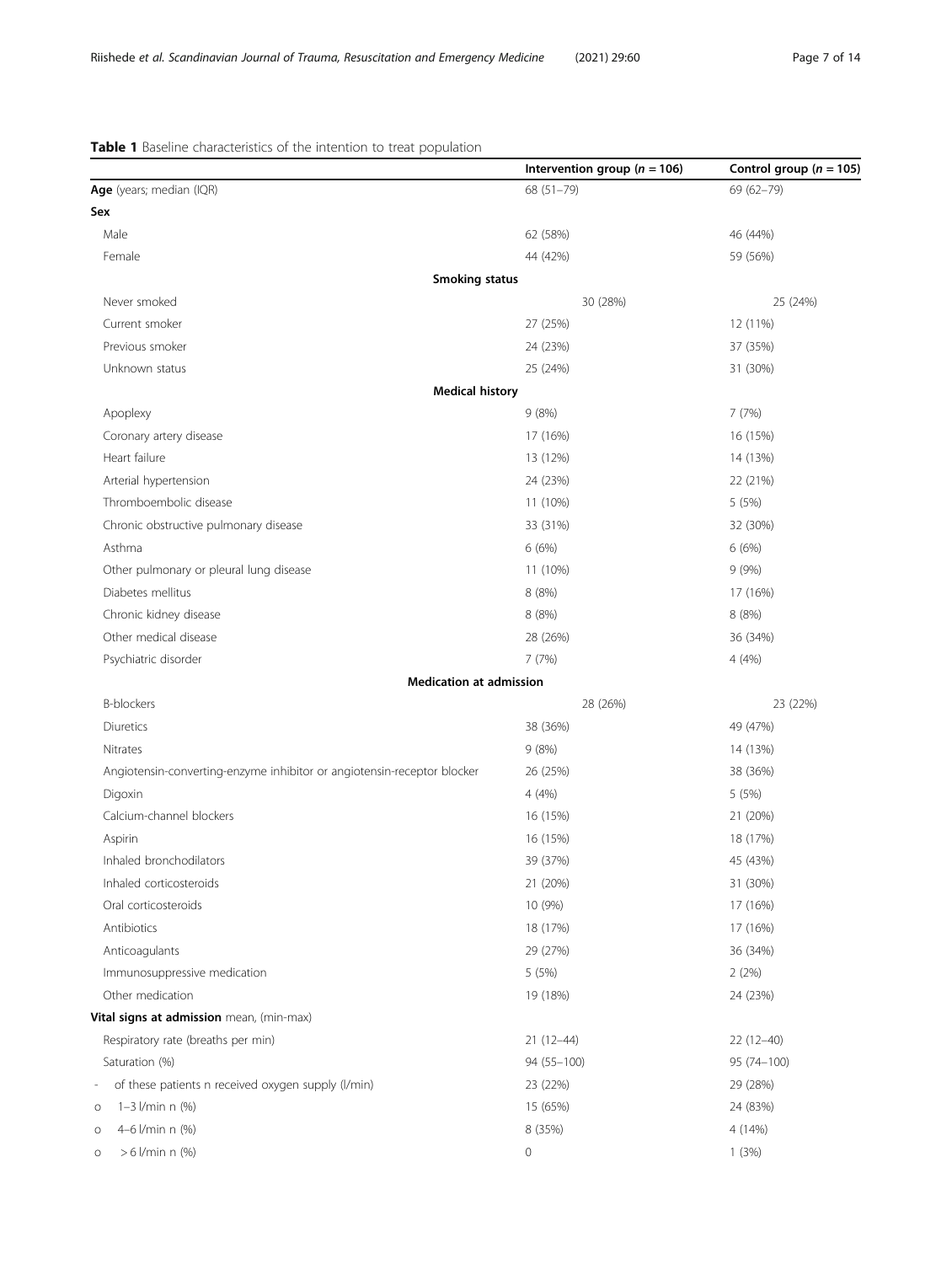|  | Table 1 Baseline characteristics of the intention to treat population (Continued) |  |  |  |
|--|-----------------------------------------------------------------------------------|--|--|--|
|  |                                                                                   |  |  |  |

|                                                       | Intervention group ( $n = 106$ ) | Control group ( $n = 105$ ) |
|-------------------------------------------------------|----------------------------------|-----------------------------|
| Systolic blood pressure (mmHq)                        | 137 (80-224)                     | 137 (94-212)                |
| Diastolic blood pressure (mmHq)                       | 78 (32-123)                      | 78 (47-111)                 |
| Heart rate (beats per minute)                         | $90(52 - 150)$                   | 86 (40-144)                 |
| Temperature (°C)                                      | 37.1 (35.2-39.5)                 | 37.2 (35.0-39.8)            |
| Blood glucose                                         | $6.8(4.1-19.9)$                  | $6.6(1.0-22.4)$             |
| Glasgow coma scale score <sup>a</sup>                 | $15(9-15)$                       | $15(14-15)$                 |
| Patients' signs and symptoms upon admission           |                                  |                             |
| Cough                                                 | 33 (31%)                         | 43 (41%)                    |
| Dyspnoea                                              | 90 (85%)                         | 85 (81%)                    |
| Chest pain                                            | 28 (26%)                         | 28 (27%)                    |
| Respiration rate > 20 breaths per min                 | 33 (30%)                         | 30 (29%)                    |
| Peripheral saturation < 95%                           | 30 (28%)                         | 24 (23%)                    |
| None of the above                                     | $\mathbf{0}$                     | $\mathbf 0$                 |
| Ultrasound examination already performed in ambulance | $\mathbf{0}$                     | $\mathbf 0$                 |
| Patients severity score upon admission <sup>b</sup>   |                                  |                             |
| I (Red)                                               | 5 (5%)                           | $1(1\%)$                    |
| II (Orange)                                           | 29 (27%)                         | 36 (34%)                    |
|                                                       | 49 (46%)                         | 42 (40%)                    |
| III (Yellow)<br>IV (Green)                            | 23 (22%)                         | 27 (26%)                    |

Data are number (n), (%), mean (SD) or a median (IQR), unless otherwise indicated

Data are not available for all randomized patients. Missing data are handled by multiple imputation for continuous data and simple imputation when binominary <sup>a</sup> <sup>a</sup>We found GCS 9 in one patient admitted with exacerbation in terminal COPD. Pt was immediately treated with NIV with effect, replied relevant on questions and signed informed consent. The remaining of the included patients had GCS from 14 to 15

bThe severity score is made according to the Danish Emergency Process Triage (DEPT) criteria used for patients with acute illness. The severity score is assessed by measuring the patients´ vital parameters (e.g. BP, HR, GCS). `I (Red)´ is the most severe condition

combination of vital signs and medical history upon ad-mission [\[11](#page-13-0), [24\]](#page-13-0).

The insignificant increase of the presumptive diagnoses in agreement with final diagnoses at 4 h is surprising. The high 4 h diagnostic accuracy found in the control group was unexpected when compared to a similar single center trial, which reported an absolute increase of presumptive diagnoses in agreement with final diagnoses of 24·3% (from 63·7% to 88·0, 95% CI 15·0–33·1) and of appropriate treatment prescribed of 21·2% (from 56·7 to 78%, 95% CI 10·8–30·9) at 4 h after the patients admission ( $p < 0.0001$ ). They added cardiopulmonary PoCUS to standard clinical assessment performed by a single physician specialized in PoCUS [[11\]](#page-13-0). However, this does not explain the high 4 h diagnostic accuracy we found in both groups nor the significant increase of appropriate treatment prescribed that we found in the intervention group  $[11]$  $[11]$ .

Instead, the high diagnostic accuracy at 4 h can be due to the augmented focus on getting more specialist doctors in front in the first critical hours from the patients´ admission to the ED, which may have increased the diagnostic accuracy in general.

The significant increase of 13.5% in the proportion of patients in the intervention group who, at 4 h from admission, had an appropriate treatment prescribed despite an insignificant difference in diagnostic accuracy was similar to the single center study by Laursen et al. who found an absolute increase of 21·2% (Table [4\)](#page-10-0) [[11\]](#page-13-0).

Laursen et al. found that the diagnostic tests prescribed within the first 4 h in the intervention group had a higher proportion of tests in which the suspected diagnoses were confirmed, but that the proportion of diagnostic tests prescribed evened out when compared throughout the entire hospital stay [[11\]](#page-13-0). These results indicate that the implementation of PoCUS leads to faster execution of diagnostic tests earlier in the hospital stay to confirm or reject a presumptive diagnosis and could be a contributory cause to the significant increase in the proportion of appropriate prescribed treatment at 4 h in the intervention group. Finally, combined with the significant increase in the proportion of intervention patients who spent less than 1 day in hospital, these results indicate that the PoCUS has a positive impact on several clinical outcome parameters.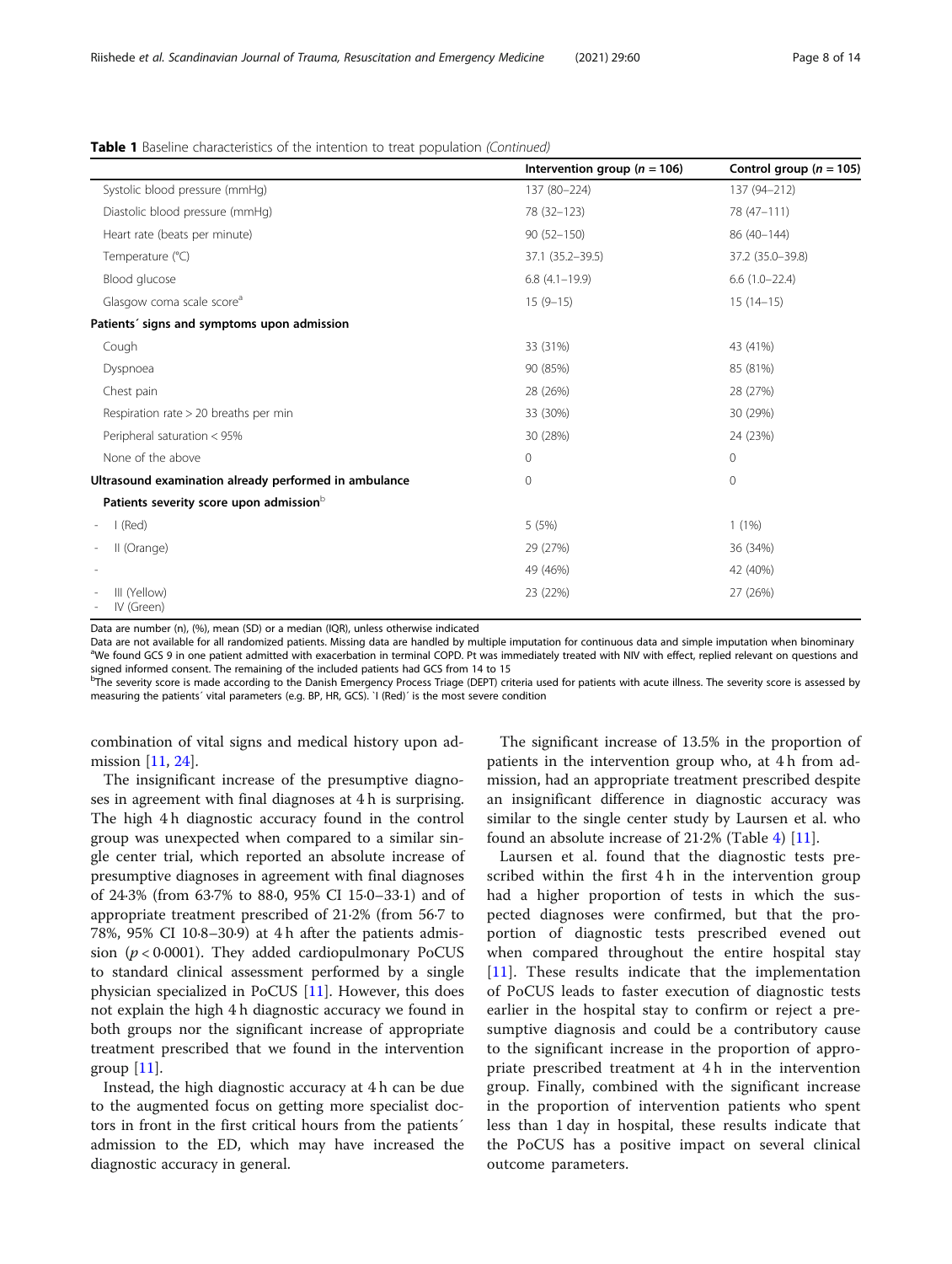|                                      |                               | Diagnoses in the intervention group ( $n = 106$ )                                | Diagnoses in the control group ( $n = 105$ ) |                                                                                     |  |  |
|--------------------------------------|-------------------------------|----------------------------------------------------------------------------------|----------------------------------------------|-------------------------------------------------------------------------------------|--|--|
|                                      | Final<br>diagnoses, n<br>(%). | Number of 4 h presumptive diagnoses in<br>agreement with final diagnoses, n (%). | Final<br>diagnoses, n<br>(%).                | Number of 4 h presumptive diagnoses<br>in agreement with final diagnoses, n<br>(%). |  |  |
| Lungs                                |                               |                                                                                  |                                              |                                                                                     |  |  |
| Exacerbation of<br>COPD              | 27 (25%)                      | 24 (89%)                                                                         | 28 (27%)                                     | 21 (75%)                                                                            |  |  |
| Asthma with<br>exacerbation          | 2(2%)                         | $\mathbf 0$                                                                      | 3(3%)                                        | 2(67%)                                                                              |  |  |
| Exacerbation in<br>ILD               | 3(3%)                         | 1(33%)                                                                           | 5 (5%)                                       | 0                                                                                   |  |  |
| Pneumonia                            | 26 (25%)                      | 23 (88%)                                                                         | 34 (32%)                                     | 30 (88%)                                                                            |  |  |
| Pulmonary<br>edema                   | 17 (16%)                      | 9(53%)                                                                           | 6 (6%)                                       | 2 (33%)                                                                             |  |  |
| Parapneumonic<br>effusion            | 14 (13%)                      | 10 (77%)                                                                         | 14 (13%)                                     | 5 (38%)                                                                             |  |  |
| Empyema                              | $1(1\%)$                      | $\mathbf 0$                                                                      | 0                                            | 0                                                                                   |  |  |
| Pulmonary<br>embolism                | 3(3%)                         | 3 (100%)                                                                         | 2(2%)                                        | 2 (100%)                                                                            |  |  |
| Pneumothorax                         | 0                             | $\mathbf 0$                                                                      | $1(1\%)$                                     | 1 (100%)                                                                            |  |  |
| Heart                                |                               |                                                                                  |                                              |                                                                                     |  |  |
| Systolic heart<br>failure            | 17 (16%)                      | 13 (76%)                                                                         | 22 (21%)                                     | 13 (62%)                                                                            |  |  |
| Non-systolic heart 5 (5%)<br>failure |                               | 3(60%)                                                                           | $1(1\%)$                                     | 1 (100%)                                                                            |  |  |
| Acute myocardial<br>infarction       | 1 (1%)                        | $\mathbf 0$                                                                      | 2(2%)                                        | 1 (50%)                                                                             |  |  |
| <b>Miscellaneous</b>                 |                               |                                                                                  |                                              |                                                                                     |  |  |
| Anemia                               | 5 (5%)                        | 1(20%)                                                                           | 6(6%)                                        | $\mathbf 0$                                                                         |  |  |
| Malignancy                           | 8 (8%)                        | 2(25%)                                                                           | 19 (18%)                                     | 5 (26%)                                                                             |  |  |
| No diagnostic<br>criteria met        | 33 (31%)                      | 19 (58%)                                                                         | 35 (33%)                                     | 21 (60%)                                                                            |  |  |

<span id="page-8-0"></span>Table 2 Final diagnoses and the proportion of presumptive diagnoses in agreement with final diagnoses at 4 h

Intention to treat population

Abbreviations: n number of patients, COPD Chronic obstructive pulmonary disease, ILD interstitial lung disease

Apart from the above mentioned, we found no difference in the patients´ itinerary, time spent in hospital or in the rate of readmissions or mortality as found by Laursen et al.  $11$  The length of time spent in the ED or in hospital is often fairly short hence, larger studies are needed to assess whether PoCUS has a benefit on these parameters.

In our study population we find a low number of severely ill patients (Table [1](#page-6-0)) and surprisingly few with pulmonary edema, pulmonary embolism and acute myocardial infarction despite a greater proportion of patients with systolic heart failure than found in similar trials [[11,](#page-13-0) [24,](#page-13-0) [25\]](#page-13-0). We cannot rule out that a selection bias has taken place where severely ill patients have been deselected due to the more cumbersome process of including these patients in a study trial.

We may have reduced the number of final diagnoses of pulmonary edema (Table 2) as the investigators´

PoCUS findings of pulmonary edema did not overrule a negative chest x-ray in the diagnostic criteria despite that PoCUS of the lungs has shown higher diagnostic accuracy. And as we did not implement pro-brain natriuretic peptide (BNP) in the diagnostic criteria, we may have reduced the number of final diagnoses of cardiac pathology [[9\]](#page-13-0). The proportion of patients with pulmonary embolism or AMI might be low due to the Danish emergency department setting that bypasses the ED and directs these patients straight to the department of cardiology or to outpatient clinics, and because the prevalence of cardiopulmonary diseases is known to vary across studies despite similar inclusion criteria (Table 2) [[11,](#page-13-0) [24,](#page-13-0) [26\]](#page-13-0). Moreover, we limited the subjective bias from the blinded audit of the final diagnoses by predefined diagnostic criteria based on internationally accepted guidelines. However, the kappa agreement between the two auditors was only weak to moderate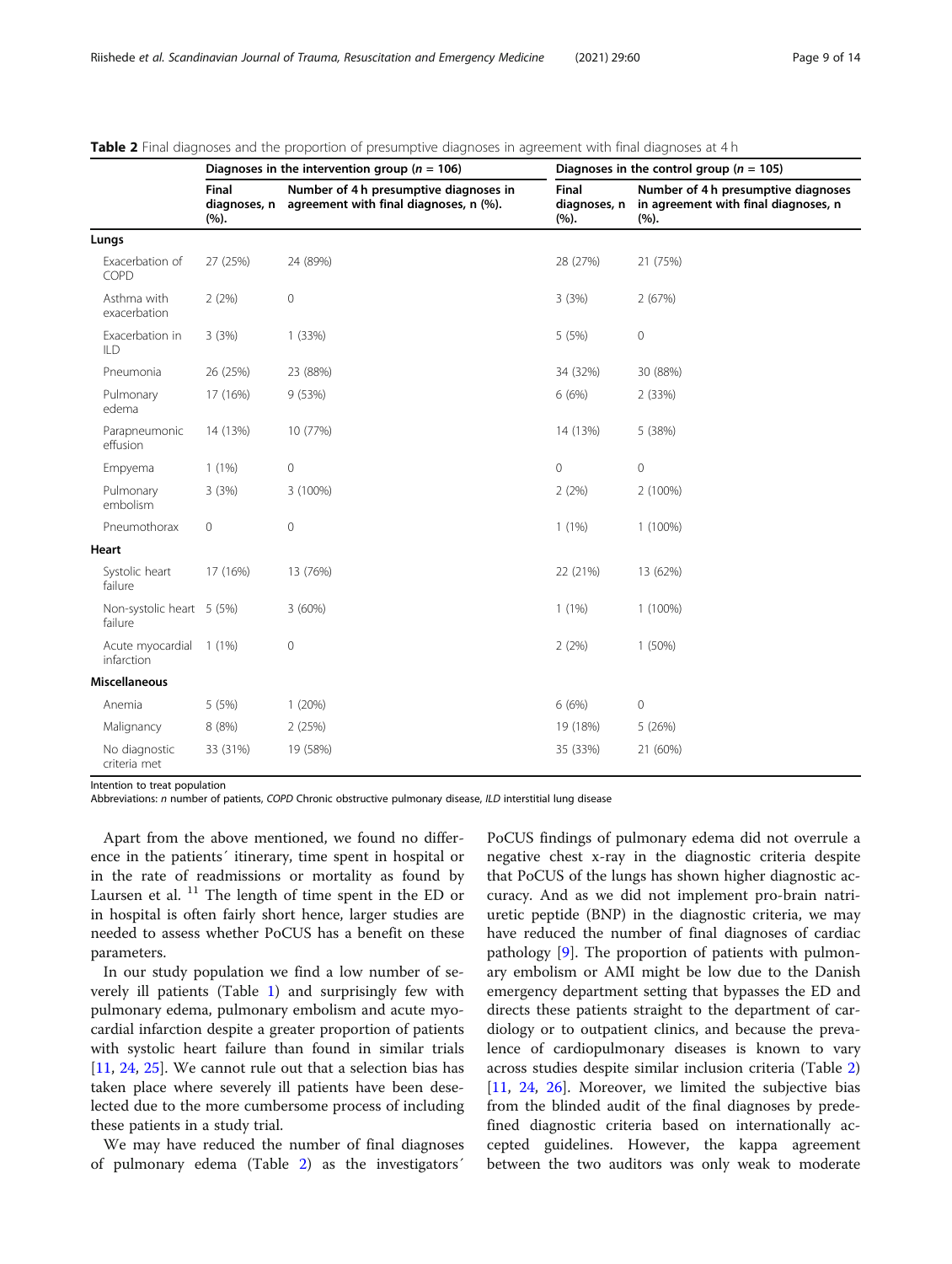| <b>Final diagnosis</b><br>Sensitivity% (95% CI)<br><b>Diagnoses</b><br>positive / 4 h<br>positive |       | Specificity% (95% CI)   |                    | <b>PPV</b><br>% (95% CI) |                  | <b>NPV</b><br>% (95% CI) |                    |                  |                  |                  |
|---------------------------------------------------------------------------------------------------|-------|-------------------------|--------------------|--------------------------|------------------|--------------------------|--------------------|------------------|------------------|------------------|
|                                                                                                   |       | Interv. Control Interv. |                    | Control                  | Interv.          | Control                  | Interv.            | Control          | Interv.          | Control          |
| <b>COPD with exacerbation</b>                                                                     | 27/29 | 28/24                   | 89 (71-98)         | 75 (55-89)               | 94 (86-98)       | 96 (89-99)               | 83 (64-94)         | 88 (68-<br>97)   | 96 (89-99)       | $91(83-97)$      |
| Asthma with<br>exacerbation                                                                       | 2/2   | 3/3                     | $0(0-84)$          | $67(9-99)$               | 98 (93-<br>100)  | 99 (94-<br>100)          | $0(0-84)$          | $67(9-99)$       | 98 (93-<br>100)  | 99 (94-<br>100)  |
| Interstitial lung disease                                                                         | 3/1   | 5/2                     | $33(1-91)$         | $0(0-52)$                | 100 (97-<br>100) | 98 (93-<br>100)          | $100(3 -$<br>100)  | $0(0-84)$        | 98 (93-<br>100)  | 95 (88-98)       |
| Pneumonia                                                                                         | 26/34 | 34/40                   | 89 (70-98)         | 88 (73-97)               | 86 (77-93)       | 86 (76-93)               | 68 (50-83)         | 75 (59-<br>87)   | 96 (88-99)       | 94 (85-98)       |
| Pulmonary edema                                                                                   | 17/10 | 6/4                     | 53 (28-77)         | $33(4 - 78)$             | 99 (94-<br>100)  | 98 (93-<br>100)          | $90(56 -$<br>100)  | $50(7-93)$       | 92 (84-96)       | 96 (90-99)       |
| Para-pneumonic<br>effusion                                                                        | 14/14 | 14/7                    | 71 (42-92)         | $36(13-65)$              | 96 (89-99)       | 98 (92-<br>100)          | 71 (42-92)         | 71 (29-<br>96)   | 96 (89-99)       | $91(83 - 96)$    |
| Pleural empyema <sup>a</sup>                                                                      | 1/0   | 0/0                     |                    |                          |                  |                          |                    |                  |                  |                  |
| Pulmonary embolism                                                                                | 3/11  | 2/7                     | $100(29 -$<br>100) | $100(16 -$<br>100)       | 92 (85-97)       | 96 (89-98)               | $27(6-61)$         | $29(4 - 71)$     | 100 (96-<br>100) | 100 (96-<br>100) |
| Pneumothorax <sup>a</sup>                                                                         | 0/0   | 1/3                     | -                  | $100(3 -$<br>100)        |                  | 98 (93-<br>100)          |                    | $33(1-91) -$     |                  | 100 (96-<br>100) |
| Systolic heart failure                                                                            | 17/16 | 22/18                   | 77 (50-93)         | 59 (36-79)               | 97 (91-99)       | 94 (87-98)               | 81 (54-96)         | $72(47 -$<br>90) | 95 (89-99)       | $90(81-95)$      |
| Non-systolic heart<br>failure                                                                     | 5/6   | 1/2                     | $60(15-95)$        | $100(3 -$<br>100)        | 97 (92-99)       | 99 (95-<br>100)          | $50(12 - 88)$      | $50(1-99)$       | 98 (93-<br>100)  | 100 (97-<br>100) |
| Acute myocardial<br>infarction                                                                    | 1/2   | 2/9                     | $0(0-98)$          | $50(1-99)$               | 98 (93-<br>100)  | 92 (85-97)               | $0(0-84)$          | $11(0-48)$       | 99 (95-<br>100)  | 99 (94-<br>100)  |
| Anemia                                                                                            | 5/1   | 6/1                     | $20(1-72)$         | $0(0-46)$                | 100 (96-<br>100) | 99 (95-<br>100)          | $100(3 -$<br>100)  | $0(0-98)$        | 96 (91-99)       | 94 (88-98)       |
| Malignancy                                                                                        | 8/2   | 19/7                    | $25(3-65)$         | $26(9 - 51)$             | 94 (96-<br>100)  | 98 (92-<br>100)          | $100(16 -$<br>100) | 71 (29-<br>96)   | 94 (88-98)       | 86 (77-92)       |
| Other diagnoses                                                                                   | 33/29 | 35/31                   | 58 (39-75)         | $60(42 - 76)$            | 86 (76-93)       | 86 (75-93)               | $66(46 - 82)$      | 68 (49-<br>83)   | $83(71 - 90)$    | 81 (70-89)       |

<span id="page-9-0"></span>**Table 3** Diagnostic accuracy of emergency physicians<sup>'</sup> 4 h presumptive diagnoses compared to final diagnoses

Intention to treat population

Intervention ( $n = 106$ ), control ( $n = 105$ ) Abbreviation: Interv Intervention

<sup>a</sup>Too few ratings to perform diagnostic accuracy calculations

according to Cohen's guidelines, probably because the auditors had to agree on all diagnoses to obtain agreement or because the kappa statistic values tend to underestimate the agreement in situations with high inter-observer agreement (Appended file 4). However, the inter-observer variability reflects daily clinical dilemmas where a final clear diagnosis is not always possible to establish. Hence, we find no reason to believe that the manner of evaluating the final diagnoses plays a significant role in the results as it has been tested in similar studies [[11,](#page-13-0) [27](#page-13-0), [28](#page-13-0)]. This study indicates that cardiopulmonary PoCUS in the hands of non-specialist sonographers can impact patient treatment, underlined by studies of steep learning curves which demonstrates that novice sonographers can find pathology comparable to gold

standards [[13,](#page-13-0) [14](#page-13-0)]. The pragmatic multicenter trial design increases the generalizability of the results.

Nevertheless, the study has limitations. Firstly, we never reached sample size (inclusion: 220 versus sample size: 288) which might have caused the lack of statistically significant results. Second, enrolment only took place when the investigators were present in the ED, which might have caused bias. Third, the broad inclusion criteria prompted the inclusion of a large number of patients with diseases others than cardiopulmonary. Compared to other studies we ended up with several patients who had pathology that the PoCUS has no diagnostic impact on which may have caused a reduction in the absolute effect of our outcome parameters [\[11](#page-13-0)]. Fourth, our diagnostic criteria may have been too strict as we refrained from applying the BTS criteria that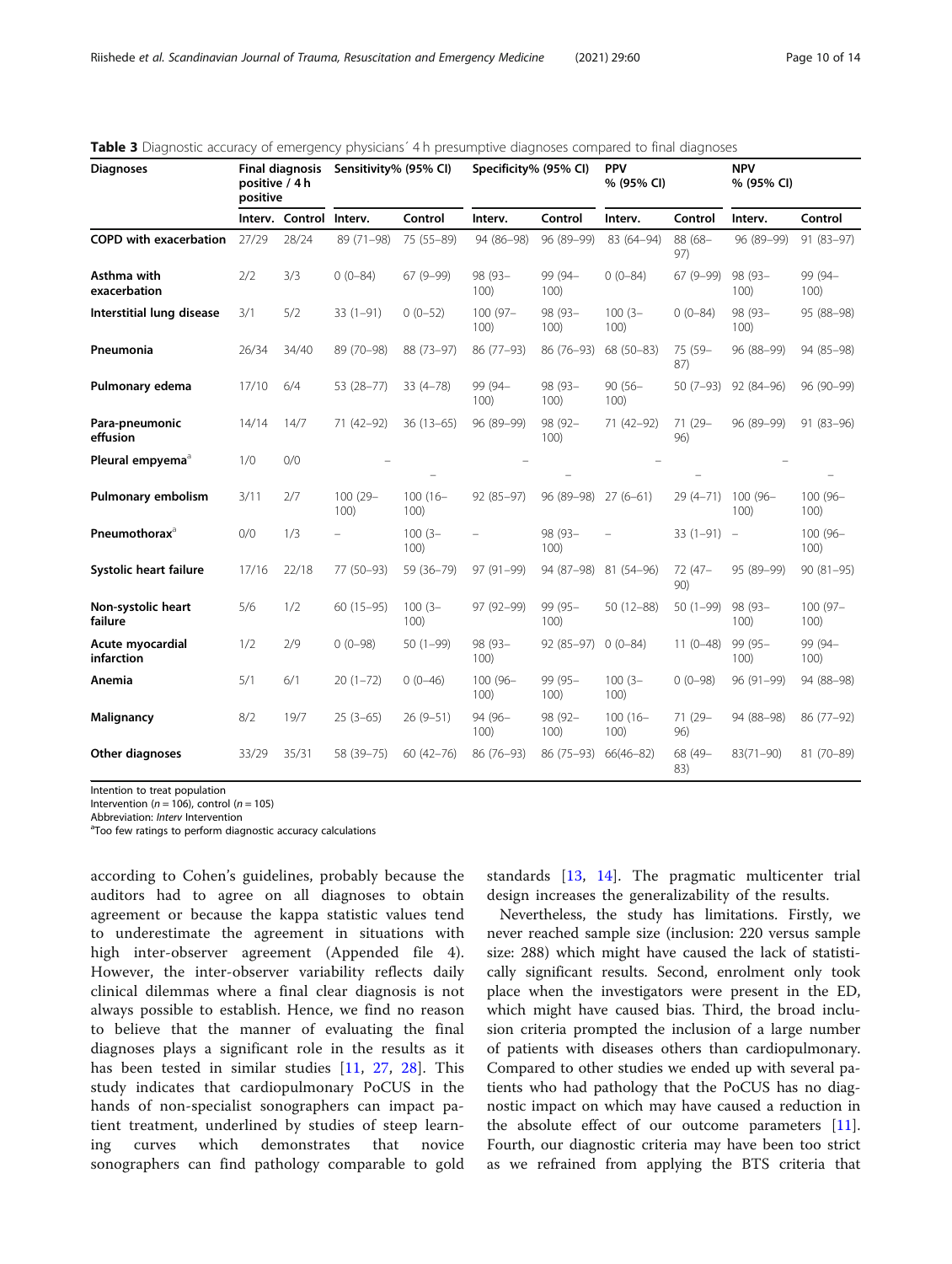## <span id="page-10-0"></span>Table 4 Primary and secondary outcomes for the intention to treat population

|                                                                                        | Intervention group<br>$(n = 106)$<br>n (%; 95% CI) | Control group<br>$(n = 105)$<br>n (%; 95% CI) | P<br>value | Absolute<br>effect<br>% (95% CI) | Relative<br>effect<br>(95% CI) |
|----------------------------------------------------------------------------------------|----------------------------------------------------|-----------------------------------------------|------------|----------------------------------|--------------------------------|
| PRIMARY ENDPOINT                                                                       |                                                    |                                               |            |                                  |                                |
| 4 h after admission to the ED                                                          |                                                    |                                               |            |                                  |                                |
| Proportion of patients with presumptive diagnoses in<br>agreement with final diagnoses | 84 (79.3%; 70.3-86.0)                              | 81 (77.1%; 68.0-<br>84.3)                     | 0.71       | $2.1\% (-9.0 -$<br>13.2)         | $1.03(0.89 -$<br>1.18)         |
| <b>SECONDARY ENDPOINTS</b>                                                             |                                                    |                                               |            |                                  |                                |
| 4 h after admission to the ED                                                          |                                                    |                                               |            |                                  |                                |
| Proportion of patients with appropriate treatment ordered <sup>a</sup>                 | 84 (79.3%; 70.3-86.0)                              | 69 (65.7%; 56.0-<br>74.3)                     | 0.03       | 13.5% (1.6-<br>25.5)             | $1.21(1.02 -$<br>1.43)         |
| After primary assessment in the ED                                                     |                                                    |                                               |            |                                  |                                |
| Proportion of patients with presumptive diagnoses in<br>agreement with final diagnoses | 65 (61.3%; 51.6-70.2)                              | 65 (61.9%; 52.1-<br>70.8)                     | 0.93       | $-0.5\%$ ( $-13.7-$<br>12.5)     | $0.99(0.80 -$<br>1.23)         |
| Specific treatment prescribed within 4 h from admission to the ED                      |                                                    |                                               |            |                                  |                                |
| Oxygen                                                                                 | 33 (31.1%; 22.5-40.0)                              | 37 (35.2%; 26.2-<br>45.2)                     | 0.53       | $-4.1\%$ ( $-16.8-$<br>8.6)      | $0.88(0.60 -$<br>1.30)         |
| NIV/CPAP                                                                               | 3 (2.80%; 0.9-8.4)                                 | 0 (0%; $0-3.5^{\frac{1}{2}}$ )                | 0.08       | $2.8\%$ (-0.3-6.0) -             |                                |
| Respirator                                                                             | $0(0\%; 0-3.4^*)$                                  | $0(0\%; 0-3.5^*)$                             | $\equiv$ . | $\circ$                          |                                |
| <b>Bronchodilators</b>                                                                 | 26 (24.5%; 16.5-34.0)                              | 20 (19.1%; 12.0-<br>27.9)                     | 0.34       | $5.5\% (-5.6 -$<br>16.6)         | $1.29(0.77-$<br>2.16)          |
| Systemic steroids                                                                      | 24 (22.6%; 14.9-31.9)                              | 21 (20.0%; 12.8-<br>28.9)                     | 0.64       | $2.6\%$ (-8.4-<br>13.7)          | $1.13(0.67 -$<br>1.90)         |
| Antibiotics                                                                            | 30 (28.3%; 19.9-38.2)                              | 38 (36.2%; 27.0-<br>46.1)                     | 0.22       | $-7.9\%$ ( $-20.5-$<br>4.7)      | $0.78$ $(0.53 -$<br>1.16)      |
| Fluids i.v.                                                                            | 15 (14.2%; 7.7-22.0)                               | 25 (23.8%; 16.0-<br>33.1)                     | 0.07       | -9.7% (- 20.2-<br>(0.8)          | $0.59(0.33 -$<br>1.06)         |
| Diuretics                                                                              | 13 (12.3%; 7.0-20.8)                               | 12 (11.4%; 6.0-<br>19.1)                      | 0.85       | $0.8\%$ (-7.9-9.6) 1.07 (0.51-   | 2.24)                          |
| Antiarrythmics                                                                         | 4 (3.8%; 1.1-9.7)                                  | $3(2.9\%; 0.6-8.1)$                           | 0.71       | $0.9\%$ (-3.9-5.7) 1.32 (0.30-   | 5.76)                          |
| Vasoconstrictors                                                                       | $0(0\%; 0-3.4^*)$                                  | $0(0\%; 0-3.5^*)$                             | $\equiv$   | $\mathbf 0$                      |                                |
| Anticoagulants                                                                         | 10 (9.4%; 4.8-17-3)                                | 13 (12.4%; 6.8-<br>20.2)                      | 0.49       | $-2.9\% (-11.4 -$<br>5.5)        | $0.76$ $(0.35 -$<br>1.66)      |
| Therapeutic centesis <sup>b</sup>                                                      | $3(2.8\%; 0.6-8.4)$                                | $3(2.9\%; 0.6-8.1)$                           | 0.99       | $-0.0\%$ ( $-4.5-$<br>4.5)       | $0.99(0.20 -$<br>4.80)         |
| Others                                                                                 | 8 (7.6%; 3.4-14.9)                                 | $6(5.7\%; 2.1-12.0)$                          | 0.59       | $1.8(-4.9-8.5)$                  | $1.32(0.47 -$<br>3.68)         |
| Supplementary diagnostic tests ordered within 4 h from admission to the ED             |                                                    |                                               |            |                                  |                                |
| Ultrasound of the lungs <sup>c</sup>                                                   | 34 (32.1%; 23.3-41.8)                              | 10 (9.5%; 4.7-16.8)                           | 0.0001     | 22.6% (12.0-<br>33.1)            | $3.37(1.76 -$<br>6.46)         |
| X-ray of the thorax                                                                    | 85 (80.2%; 71.3-87.2)                              | 90 (85.7%; 77.5-<br>91.8)                     | 0.29       | $-5.5\%$ $(-15.6-$<br>4.6)       | $0.94(0.83 -$<br>1.06)         |
| CT of the thorax                                                                       | 10 (9.4%; 4.6-16.7)                                | 9 (8.6%; 4.0-15.6)                            | 0.83       | $0.9\%$ (-6.9-8.6)               | $1.10(0.47 -$<br>2.60)         |
| MR of the thorax                                                                       | $0(0\%; 0-3.44)$                                   | $0(0\%; 0-3.5\%)$                             | $\equiv$   | 0                                | ÷                              |
| Diagnostic centesis <sup>b</sup>                                                       | $1(0.9\%; 0.0 - 5.1)$                              | 2 (1.9%; 2.3-6.7)                             | 0.56       | $-1.0\%$ ( $-4.2-$<br>2.2)       | $0.50(0.05 -$<br>5.58)         |
| Echocardiography by cardiologist                                                       | 15 (14.2.%; 8.1-22.3)                              | 19 (18.1%; 11.3-<br>26.8)                     | 0.44       | $-3.9\%$ $(-13.9-$<br>6.0)       | $0.78$ $(0.42 -$<br>1.45)      |
| Ultrasound of the deep veins d                                                         | 2 (1.90%; 0.2-6.6)                                 | $0(0\%; 0-3.54)$                              | 0.16       | $1.9\% (-0.7-4.5) -$             |                                |
| Other diagnostic tests                                                                 | 24 (22.6%; 15.1-31.8)                              | 12 (11.4%; 6.0-<br>19.1)                      | 0.02       | $11.2\%$ (1.2-<br>21.2)          | 1.98 (1.05-<br>3.75)           |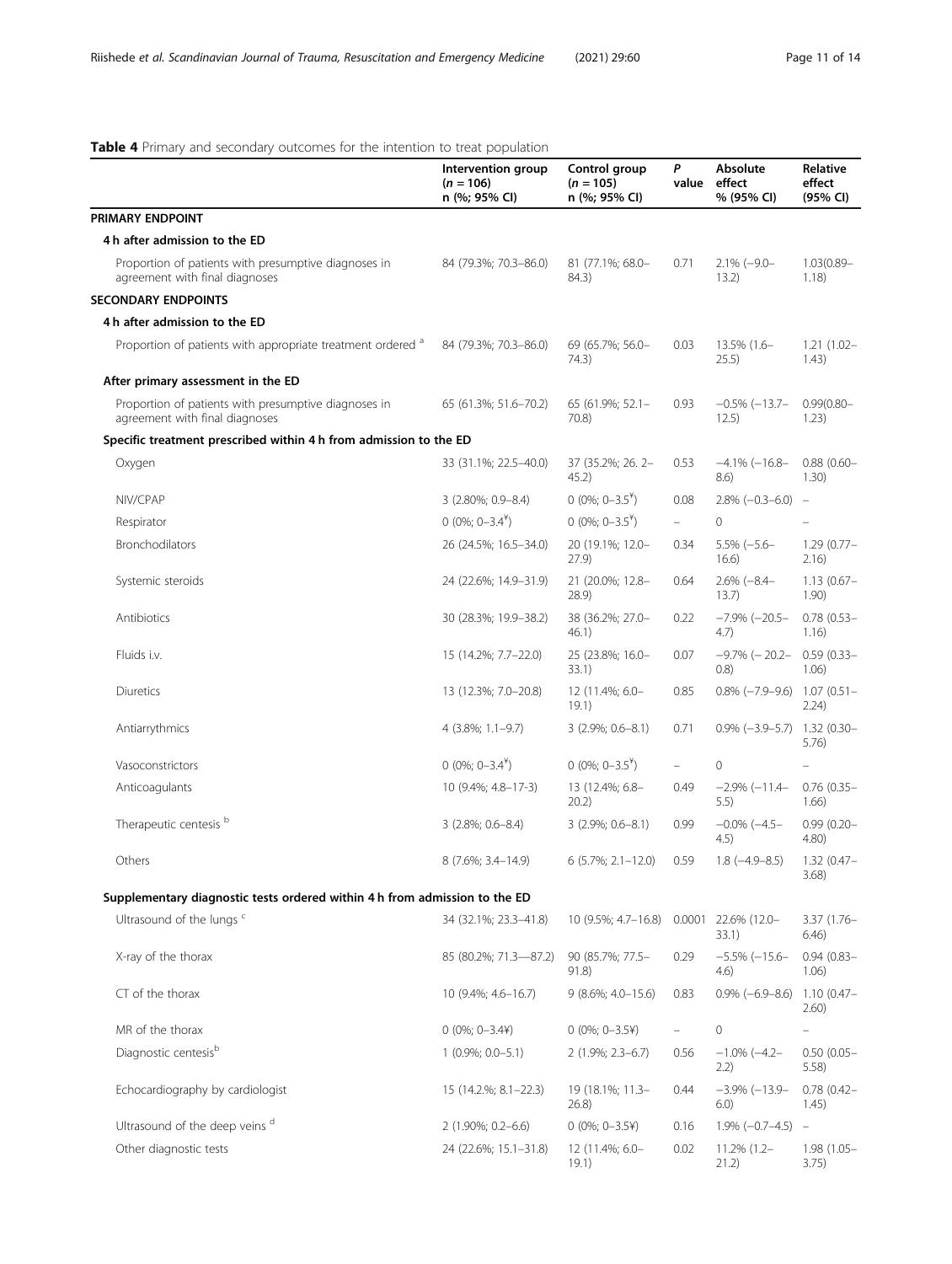## Table 4 Primary and secondary outcomes for the intention to treat population (Continued)

|                                                       | Intervention group<br>$(n = 106)$<br>n (%; 95% CI) | Control group<br>$(n = 105)$<br>n (%; 95% CI) | P<br>value | Absolute<br>effect<br>% (95% CI) | Relative<br>effect<br>(95% CI) |
|-------------------------------------------------------|----------------------------------------------------|-----------------------------------------------|------------|----------------------------------|--------------------------------|
| Time spent in the ED (hours)                          |                                                    |                                               |            |                                  |                                |
| $<$ 1                                                 | 24 (22.6%; 15.6-31.7)                              | 28 (26.7%; 19.0-<br>36.1)                     | 0.50       | $-4.0\%$ $(-15.6-$<br>7.6)       | $0.85(0.53 -$<br>1.36)         |
| $1 - 2$                                               | 20 (18.9%; 12.4-27.6)                              | 24 (22.9%; 15.7-<br>32.0)                     | 0.48       | $-4.0\%$ $(-14.9-$<br>7.0)       | $0.83(0.49 -$<br>1.40)         |
| $3 - 4$                                               | 23 (21.7%; 14.8-30.7)                              | 18 (17.1%; 11.0-<br>25.7)                     | 0.40       | $4.6\% (-6.1 -$<br>15.2)         | $1.3(0.73 -$<br>2.20)          |
| $5 - 8$                                               | 15 (14.2%; 8.6-22.3)                               | 17 (16.2%; 10.2-<br>24.7)                     | 0.68       | $-2.0\%$ ( $-11.7-$<br>7.6)      | $0.87(0.46 -$<br>1.66)         |
| $9 - 24$                                              | 10 (9.4%; 5.1-16.8)                                | $5(4.8\%; 2.0 - 11.1)$                        | 0.19       | $4.7\% (-2.2 -$<br>11.6)         | 1.98 (0.70-<br>5.60)           |
| $25 - 48$                                             | 8 (7.6%; 3.8-14.5)                                 | $5(4.8\%; 2.0 - 11.1)$                        | 0.40       | $2.8\% (-3.7-9.3)$               | 1.58 (0.54-<br>4.69)           |
| >48                                                   | $6(5.7\%; 2.5-12-2)$                               | $9(8.6\%; 4.5-15.8)$                          | 0.60       | $-2.0\%$ (-8.7-<br>(4.8)         | $0.74(0.27 -$<br>2.07)         |
| Time spent in hospital (days)                         |                                                    |                                               |            |                                  |                                |
| < 1                                                   | 42 (39.6%; 25.8 38.4)                              | 25 (23.8%; 16.5-<br>33.0)                     | 0.01       | 15.8% (3.4-<br>28.2)             | $1.66(1.10 -$<br>2.52)         |
| 1                                                     | 14 (13.2%; 12.1-22.3)                              | 21 (20.0%; 13.3-<br>28.9)                     | 0.18       | $-6.8\%$ ( $-16.8-$<br>3.2)      | $0.66(0.36 -$<br>1.23)         |
| $\overline{2}$                                        | 8 (7.6%; 5.0-12.6)                                 | 9 (8.6%; 4.5-15.8)                            | 0.78       | $-1.0\%$ (-8.4-<br>6.3)          | $0.88(0.35 -$<br>2.19)         |
| 3                                                     | $11(10.4\%; 5.7-13.7)$                             | 8 (7.6%; 3.8-14.6)                            | 0.48       | $2.8\% (-5.0 -$<br>10.5)         | $1.36(0.57 -$<br>3.25)         |
| $4 - 7$                                               | 16 (15.1%; 14.2-24.9)                              | 24 (22.9%; 15.7-<br>32.0)                     | 0.15       | $-7.8\%$ (-18.3-<br>(2.8)        | $0.66(0.37 -$<br>1.17)         |
| > 7                                                   | 15 (14.2%; 11.3-21.2)                              | 18 (17.4%; 11.0-<br>25.7)                     | 0.55       | $-3.0\%$ ( $-12.8-$<br>6.8)      | $0.83(0.44 -$<br>1.55)         |
| Itinerary: After discharge from the ED patients were: |                                                    |                                               |            |                                  |                                |
| Transferred to the ICU                                | $0(0\%; 0-3.44)$                                   | $1(1\%; 0.1-6.6)$                             | 0.31       | $-1.0\%$ (-0.3-<br>(0.0)         | $\mathbf 0$                    |
| Transferred to a hospital ward                        | 52 (49.0%; 39.5-58.6)                              | 52 (49.5%; 39.9-<br>59.1)                     | 0.95       | $-0.5\%$ (-14.0-<br>13.0)        | $0.99(0.75 -$<br>1.30)         |
| Sent home                                             | 54 (50.9%; 41.4-60.5)                              | 52 (49.5%; 39.9-<br>59.1)                     | 0.84       | $-1.42\%$ (-<br>$12.1 - 14.9$    | $1.03(0.79 -$<br>1.35)         |
| Readmission                                           |                                                    |                                               |            |                                  |                                |
| Patients readmitted ≤30 days from discharge           | 23 (21.7%; 14.8-30.7)                              | 23 (21.9%; 14.9-<br>31.0)                     | 0.97       | $-0.26%$<br>$(-11.3 - 10.9)$     | $0.99(0.59 -$<br>1.65)         |
| <b>Mortality</b>                                      |                                                    |                                               |            |                                  |                                |
| In hospital                                           | 2 (1.9%; 0.2-6.6)                                  | 4 (3.8%; 1.0-9.5)                             | 0.40       | $-1.9\%$ (-6.4-<br>(2.6)         | $0.49(0.92 -$<br>2.64)         |
| 30 day mortality                                      | 2 (1.9%; 0.2-6.6)                                  | 7 (6.7%; 2.7-13.3)                            | 0.09       | $-4.8\%$ (-10.2-<br>(0.6)        | $0.28(0.06 -$<br>1.33)         |

Abbreviations: n number of patients, NIV Non-invasive ventilation, CPAP Continuous positive airway pressure, ED emergency department, ICU intensive care unit. One-sided 97.5% confidence interval

<sup>a</sup>According to local treatment guidelines for the diseases in question<br><sup>b</sup>Pleura-, thoraco-, cardio-centesis

Performed by a radiologist or ultrasonographer certified in lung ultrasound

dPerformed by radiologist or certified ultrasonographer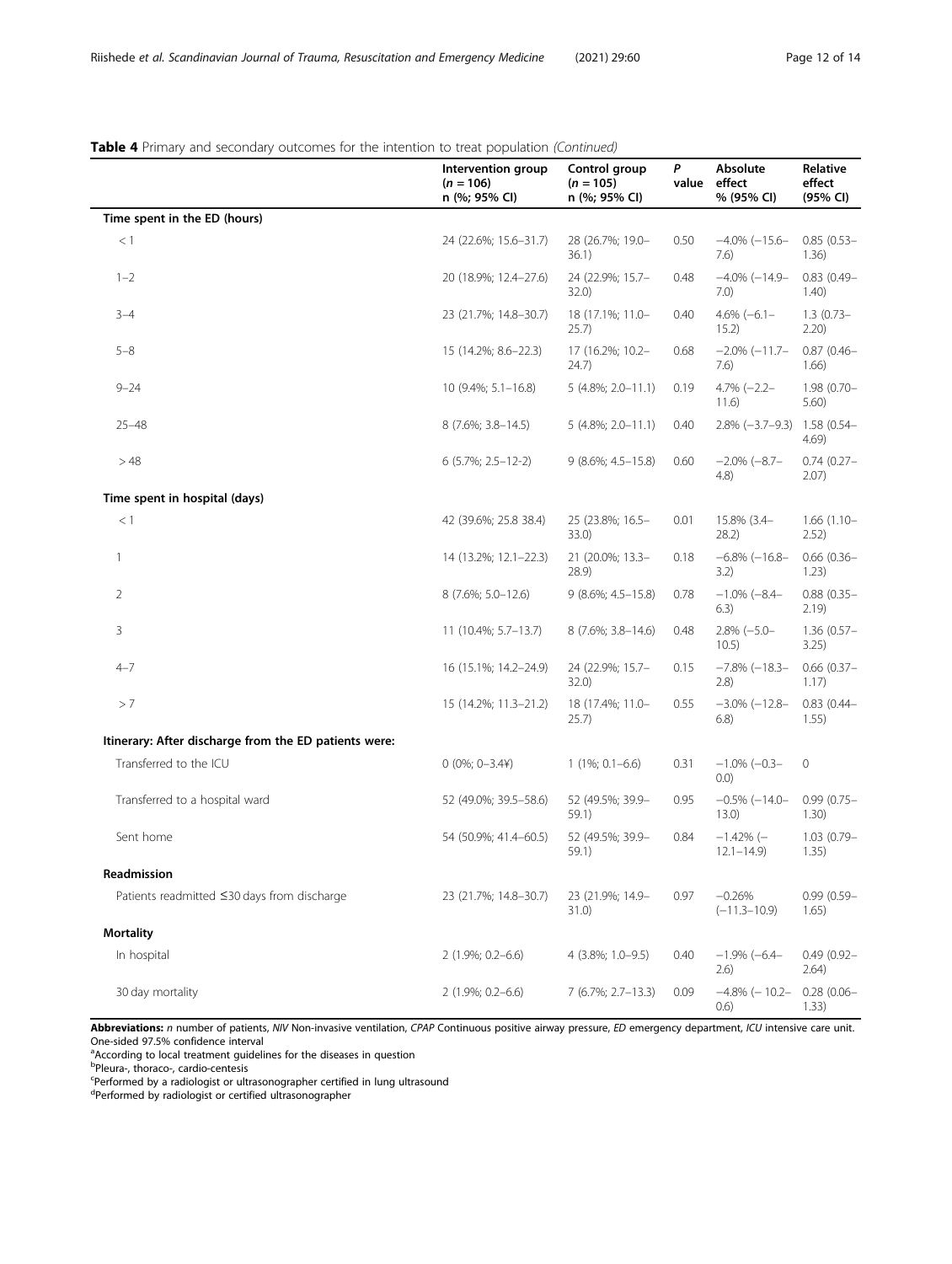indicates that pneumonia can be diagnosed if there is "no other explanation for the illness, which is treated as community acquired pneumonia (CAP) with antibiotics" (Appended file 2), and from the investigators positive PoCUS findings of pneumonia, despite that PoCUS of the lungs has proven to be superior to chest x-ray in diagnosing pneumonia. This is emphasized by a higher proportion of diagnoses of pneumonia at 4 h than at final diagnoses in both groups as well as a lack of increase in the diagnostic accuracy (Table [3\)](#page-9-0) [\[8](#page-13-0), [29\]](#page-13-0). Fifth, the general absence of a CT-thorax or complete echocardiography in the assessment of the final diagnoses is a weakness in the standard criteria of the final cardiopulmonary diagnoses and may have reduced the amount of significant findings. But, as it applies to all included patients we believe it to be of less importance.

Our study was not designed robust enough to enlighten the actual impact that PoCUS might have on acute as well as on hard clinical outcomes as patient morbidity, mortality and time spent in hospital. Larger studies are needed to specify the recommendations and the selection of patients whom would benefit the most from this diagnostic test as it has substantial healthcare and socioeconomic potential.

## Conclusion

PoCUS in combination with standard clinical examination, performed in patients admitted to the ED with acute signs of respiratory failure, did not increase the proportion of patients who received a presumptive diagnosis in agreement with final diagnosis within 4 h from admission. However, PoCUS in combination with standard clinical examination was superior to standard clinical examination alone as it increased the proportion of patients, who had appropriate treatment prescribed within 4 h from admission and who spent less than 1 day in hospital.

#### Abbreviations

CI: Confidence interval; COPD: Chronic obstructive pulmonary disease; CT: Computerized tomography; ED: Emergency department; EP: Emergency physician; n: Number of patients; PoCUS: Point-of-care ultrasound; 4 h: 4 h

## Supplementary Information

The online version contains supplementary material available at [https://doi.](https://doi.org/10.1186/s13049-021-00872-8) [org/10.1186/s13049-021-00872-8.](https://doi.org/10.1186/s13049-021-00872-8)

| <b>Additional file 1.</b> |  |  |
|---------------------------|--|--|
| <b>Additional file 2.</b> |  |  |
| <b>Additional file 3.</b> |  |  |
| <b>Additional file 4.</b> |  |  |
| <b>Additional file 5.</b> |  |  |
| <b>Additional file 6.</b> |  |  |
| <b>Additional file 7.</b> |  |  |
| <b>Additional file 8.</b> |  |  |

#### Acknowledgements

This study constituted a part of the corresponding authors PhD study and was thereby funded by research grants from the PhD-School and the Department of Clinical Research at the University of Southern Denmark – Odense, Denmark, the Department of Emergency medicine (FAM), the Department of Surgery and The Institute of Regional Health Research (IRS), Odense University Hospital - Svendborg, Odense, Denmark, and the Region of Southern Denmark.

We are deeply grateful to all patients, managers and staff in the participating EDs as well as to the investigators for their invaluable support and efforts to make this study possible. This includes the emergency departments at Odense University Hospital-Odense, Odense University Hospital-Svendborg, The Hospital of Southern Denmark (Åbenrå Hospital), The Hospital of South West Jutland (Esbjerg Hospital) The Regional Hospital of Central Jutland (Viborg Hospital), Ålborg University Hospital, Holbæk Hospital, Hillerød Hospital, Hvidovre Hospital and Zealand University Hospital - Køge. We are very grateful to H. Ruby and A. M. Bove (SECMA Medical Innovation, Denmark) who equipped the project manager with ultrasound equipment and operator expertise for the introduction and instructions of the investigators. A great thank you to I. Petersen and L. Søgaard (OPEN, Odense University Hospital, Odense, Denmark) for statistical advice and support, and to N. I. Agerbek (Center of Clinical Epidemiology, Odense University Hospital, Odense, Denmark) for managing data in the National Patient Register platform (The Danish Health Data Authority).

#### Authors´ information

Trial registration: Link to full trial; [https://clinicaltrials.gov/,](https://clinicaltrials.gov/) number NCT 02550184. Registered the 10th of June 2015.

#### Authors' contributions

Eligibility for authorship is gained according to the Vancouver guidelines. M. Riishede led and contributed the conception and design of the study and the investigators, conducted the inclusion as project and data manager, participated in the acquisition of data, performed the analysis and interpretation of data and drafted the submitted article. A.T. Lassen: contributed to the conception and design of the study, the interpretation of data and the draft of the submitted article. G. Baatrup: contributed to the drafting of the submitted article. P.I. Pietersen performed the audit of baseline characteristics and final diagnoses. N. Jacobsen performed the audit of the final diagnoses. K.N. Jeschke contributed to the acquisition of data. C.B. Laursen contributed to the conception and design of the study, interpretation of data and the draft of the submitted article. All authors read and approved the final version of the submitted manuscript.

#### Funding

The University of Southern Denmark, Odense University Hospital, Region of Southern Denmark.

#### Availability of data and materials

The datasets analyzed during the current study are available from the corresponding author on reasonable request.

## **Declarations**

### Ethics approval and consent to participate

The trial was performed in accordance with the Helsinki II Declaration and approved by the Danish Data Protection Agency (identification number 13/ 12076) and the Committee on Biomedical Research Ethics for the Region of Southern Denmark (identification number S-20150090). The trial is registered with [ClinicalTrials.gov,](http://clinicaltrials.gov) number NCT 02550184. The study protocol has previously been published [[15\]](#page-13-0). All patients provided signed informed consent prior to participation.

#### Consent for publication

No individual person's data are presented in this manuscript.

#### Competing interests

M. Riishede is a member of the committee on ultrasound in the Danish Society for Emergency Medicine. M. Riishede has worked as an instructor on ultrasound courses for the [Usabcd.org,](http://usabcd.org) the University of Aarhus and the University of Southern Denmark, Odense, Denmark. SECMA Medical